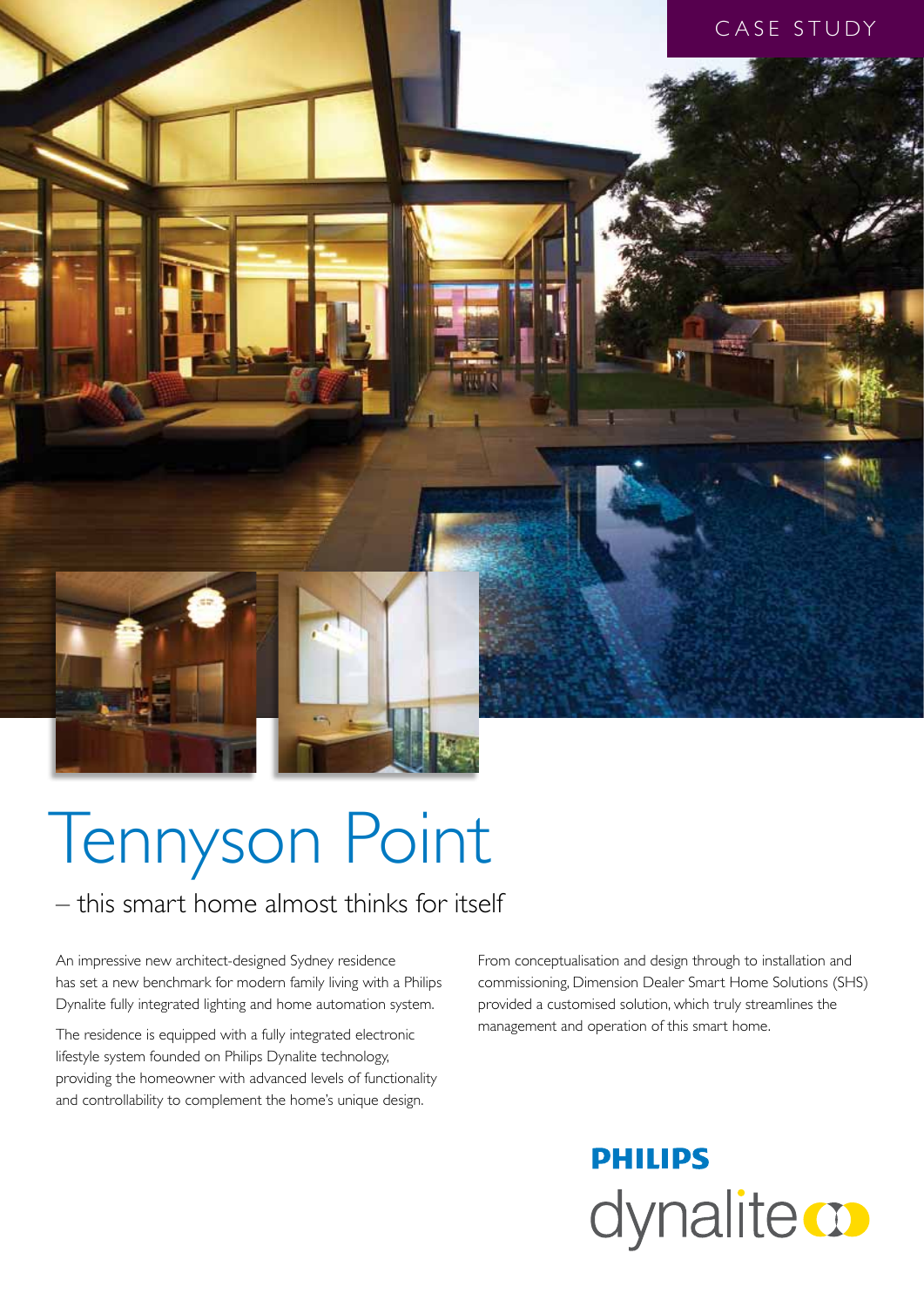### Client requirements

### Simple and complete control

In a home equipped with many automated services such as lighting, residence-wide music, home theatre, temperature and ventilation control, motorised windows, blinds and shutters, and security, access and surveillance camera systems, it was essential the system was sophisticated enough to provide residence-wide intuitive control.

It was also important that the clean architectural lines of the home were not compromised by the control system elements. While wires and conduit were hidden in wall cavities, the external fixtures such as switch plates and panels had to be closely matched to the décor of the home.

### The Philips Dynalite solution

### The power behind one button

The beauty of the Philips Dynalite solution is it delivers comfort, convenience, safety and energy savings in one tailor made package.

Central to the success of the Philips Dynalite control system is its inbuilt simplicity and functionality.



### Easy operation

The system is practical, intuitive and easy-to-use and allows the homeowner to execute pre-set or customised lighting configurations as well as complex multi-system changes.

For instance, if someone is watching a movie in the home cinema, they can switch to the surveillance camera system to welcome a visitor and open the front door without their leaving their armchair.

### Inbuilt energy efficiency

With such high levels of flexibility and convenience, it was important that the Philips Dynalite system delivered energy efficiency as well.

The home's bathrooms are equipped with energy-saving occupancy sensors that ensure pre-programmed lighting is only activated when the rooms are in use.

Automated window louvres and blinds optimise the use of natural light, which reduces the need for artificial lighting.

In the dining and entertaining areas, energy-saving coloured LED luminaires allow the homeowner to select from a range of pre-set lighting palettes, plus a 'palette sequencing' mode for setting moods and creating ambiences.

The Philips Dynalite home automation and control system has given this Tennyson Point home advanced levels of functionality and controllability. **99 "**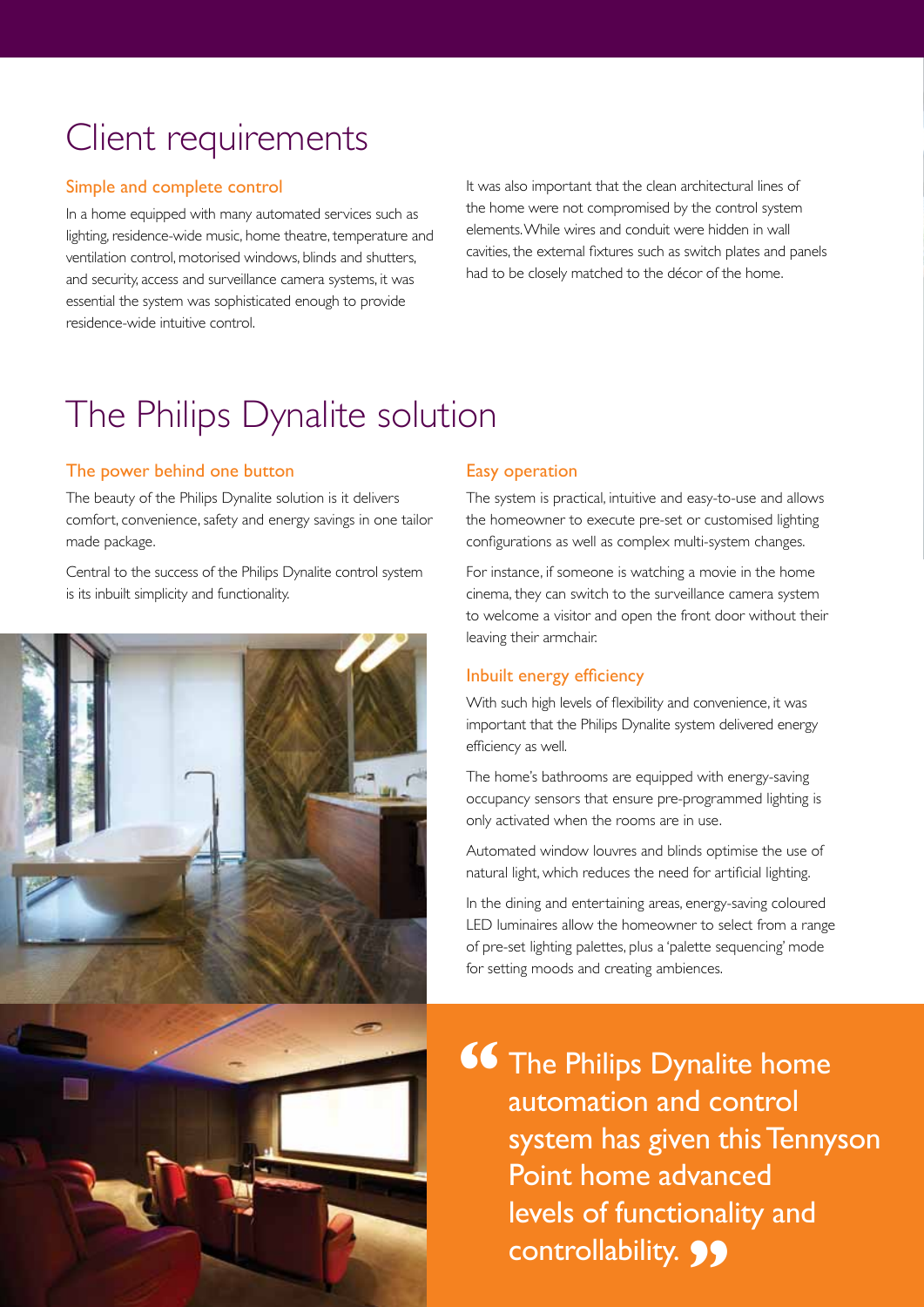### CASE STUDY **Tennyson Point**



### Products and technology used

### Intelligent integration

The home's numerous automated processes are supported by a single residence-wide communications backbone, the Philips Dynalite sophisticated peer-to-peer communications serial bus network, DyNet.

Two application-specific third-party control systems have been integrated with the Philips Dynalite lighting control system via serial-port interfaces and network bridges, completing the home's electronic lifestyle system.

### Simple management

The integrated control system can easily be managed and configured via any of the home's Philips Dynalite user control panels, two third-party touchscreens or any of the system's hand-held remote controls.

Each user interface has been given as much functionality as possible to avoid having multiple panels on walls.

Each customised Philips Dynalite interface has a unique button configuration tailored to individual areas of the house. All switch-plates have been finished with a customised fascia to match the home's modern styling.

### Key client benefits

Smart Home Solutions has delivered residence-wide control architecture centred on the Philips Dynalite lighting control system that is tailored to the needs of the residents.

The system has been designed to easily accommodate future changes and additions.

The sophistication of the Philips Dynalite lighting and control system is second to none. 99 **"**